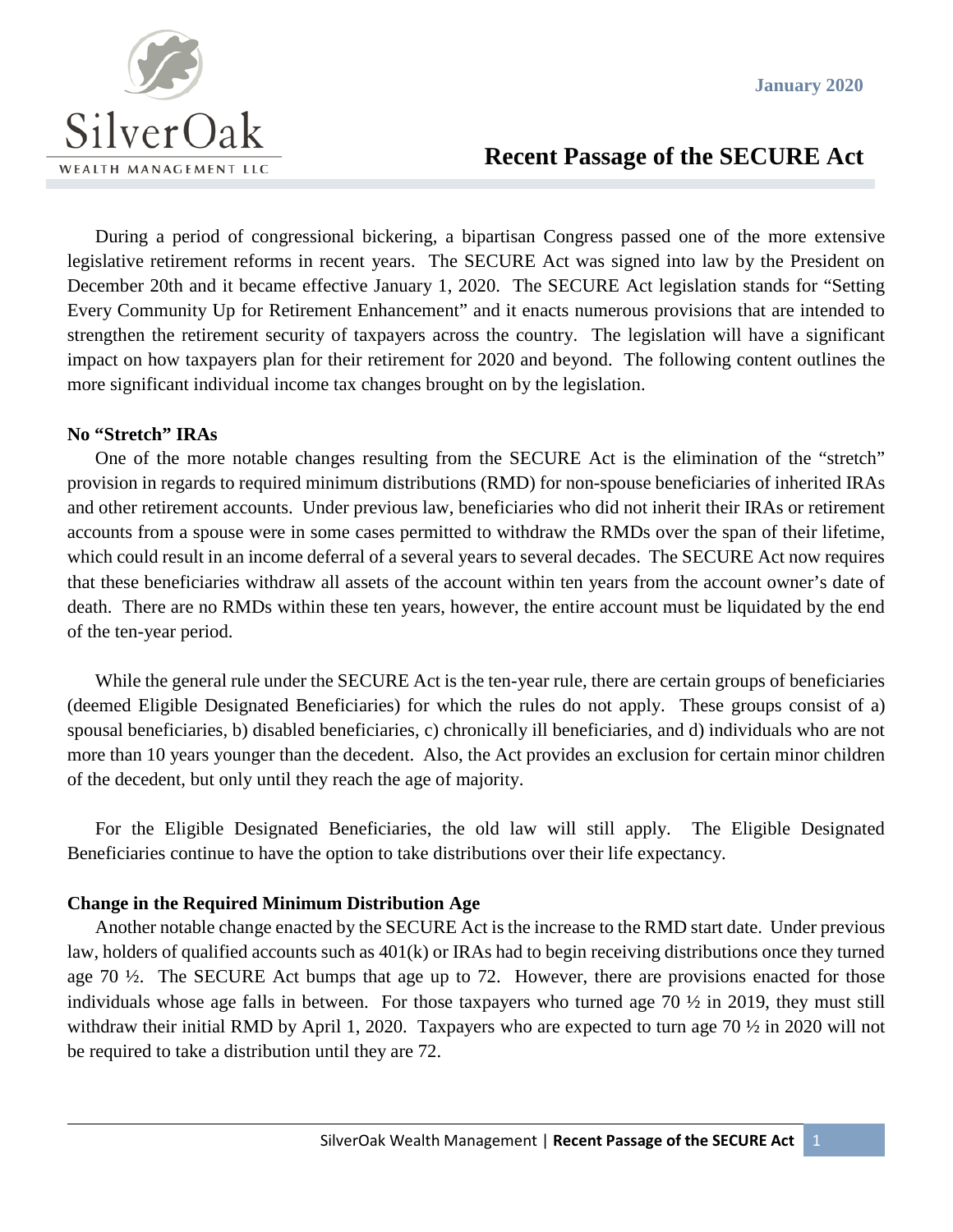#### **Qualified Charitable Distributions (QCDs)**

The SECURE Act did not make any changes to the date that individuals may use their IRAs to make QCDs. For example, if an individual turns age 70  $\frac{1}{2}$  in 2020 and is not be required to take a RMD, they can still use their IRA to make a QCD up to the \$100,000 limitation. Thus, they would not be required to wait until turning age 72. It is important to note, an individual must have reached the age of 70  $\frac{1}{2}$  prior to taking their first QCD to qualify.

## **Allowance of IRA contributions**

The SECURE Act lifts the prohibition on making traditional IRA contributions once a taxpayer turns age 70 ½. Beginning in 2020, taxpayers of any age with earned income will be permitted to contribute to a traditional IRA.

# **Expansion of availability of Annuities for 401(k) Plans**

The SECURE Act eases the rules for employers offering a 401(k) plan around how they choose an annuity provider. This law change shifts some of the risks from the employers over to the annuity companies. The annuities are now portable, meaning if you leave your job you can roll over the 401(k) annuity that you had with your former employer to another IRA or  $401(k)$  account and avoid surrender charges and fees.

# **Return to the prior "Kiddie Tax" laws**

The Kiddie Tax applies to the unearned income of a child that is greater than \$2,200. Under prior law, the Tax Cuts & Jobs Act of 2017 (TCJA) changed the Kiddie Tax rates to match the trust income tax rates, which could potentially be much higher than the parent's income tax rate. This process resulted in an unintended increased tax burden on those returns. The SECURE Act fixes this Kiddie Tax glitch and unwinds the TCJA provisions. The change reverts the structure back to the prior law, which is based on the parent's tax rates.

# **Qualified 529 Plan Distributions Expanded**

Beginning 12/31/18, taxpayers will be able to distribute up to a limit of \$10,000 (lifetime per taxpayer) from qualified 529 plans to pay towards qualified education loans. However, there is no double-dipping allowed when it comes to federal education benefits. Any student loan interest paid for with the tax-free 529 plan earnings would not be eligible for the student loan interest deduction. Furthermore, the \$10,000 lifetime limit applies to a beneficiary and each of their siblings. Thus, a parent with multiple children could take a distribution for each child.

In addition, 529 Plan distributions can now be used to pay for registered apprenticeship programs, trade schools and vocational programs. Previously ineligible, these items now qualify as eligible expenses under the SECURE Act.

# **IRA Distributions can now be used for Childbirth or Adoption**

For tax years 2020 and beyond, the SECURE Act allows penalty-free distributions for funds used for a qualified birth or adoption. Distributions can come from a qualified retirement plan, a Section 403(b) taxsheltered annuity plan, an eligible 457(b) deferred compensation plan, or an IRA. The taxable income will be reported on your return, however, if you are under age 59 ½ (an early distribution) the 10% premature